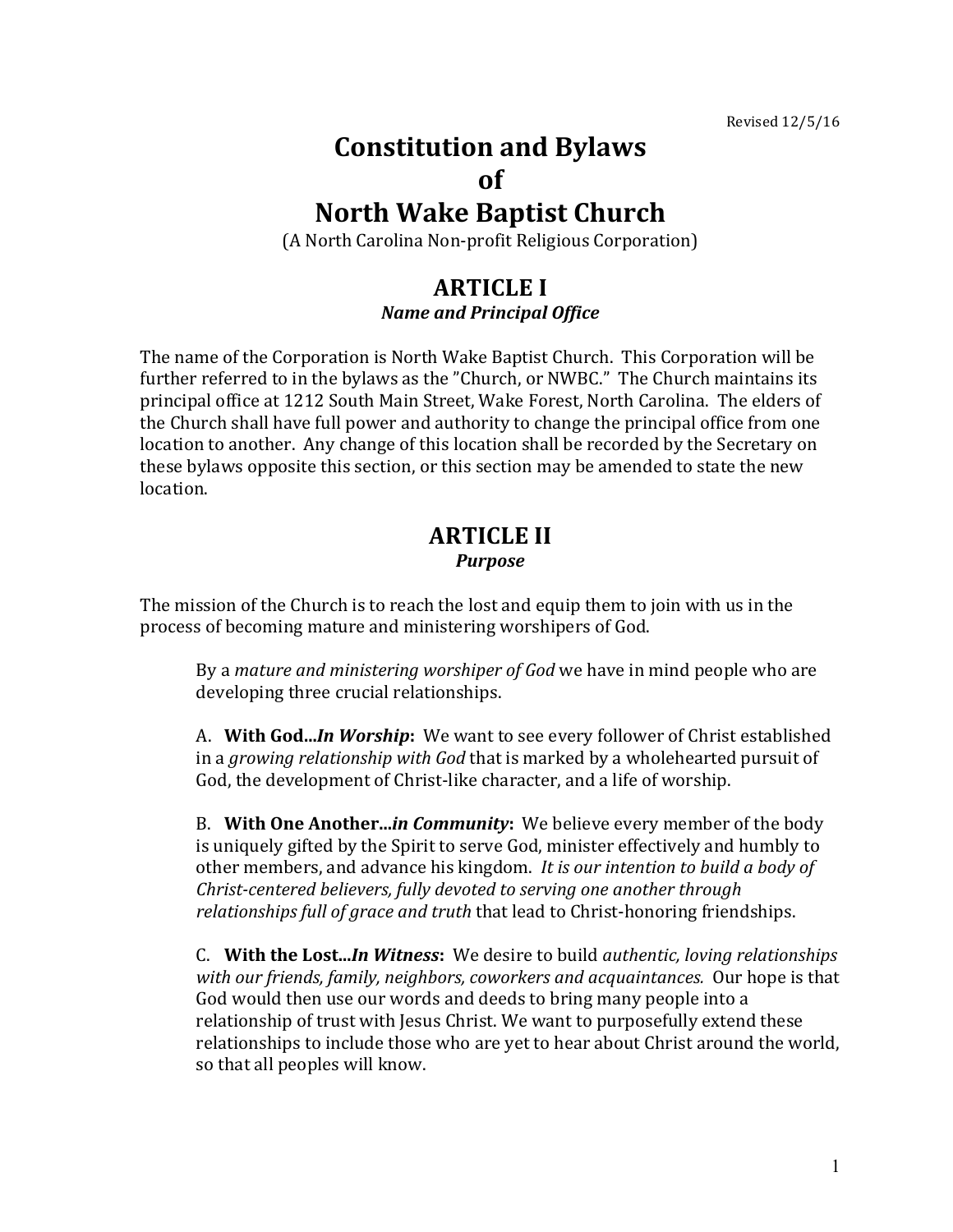# **ARTICLE III** *Statement of Faith*

The following is a summary of the main points of our beliefs:

We believe that **the Bible** was written by divinely inspired men and is God's revelation of himself and his will to man. The Bible in its entirety is the Word of God, and as such is wholly true in everything it affirms. The Scriptures are the unique, full and final authority on all matters of faith and practice.  $(2$  Tim.  $3:16; 2$ Pet. 1:20, 21; Ps. 18:30; 119:96)

We believe that **the Godhead** exists eternally in three persons - Father, Son and Holy Spirit - and that these three are one God and are worthy of precisely the same confidence, obedience, and worship. (Matt. 28:18-19, Mk. 12:29, Jn. 1:14, Acts  $5:3-4$ )

We believe that **God created all things** and that by his sovereign power He continues to sustain His creation.  $(Gen. 1:1; Col. 1:17)$ 

We believe that **Jesus Christ** in the flesh was fully God and fully man, that He was born of a virgin and that He lived a sinless life, in which He taught and worked mighty works and wonders and signs as recorded in the four gospels, that He was crucified, died as a penalty for our sins and was later raised from the dead bodily on the third day. Later, He ascended to the Father's right hand where He is head of the church and intercedes for believers, and from whence He is coming again personally, bodily, and visibly to this earth to consummate His kingdom. (Heb. 1: 2; 4:15; 1 Cor. 15:3-8; Rom. 8:34; Matt. 16:27)

We believe that the **Holy Spirit** is a person, is God and possesses all the divine attributes. He convicts the world of sin. He indwells all believers, and baptizes and seals all believers at the moment of salvation. He uniquely endows each believer with gifts for the building up of the body. He guides believers in understanding and applying the Scriptures and empowers us to lead a life of Christ-like character. (Jn. 16:7-15; Rom. 8:9; 1 Cor. 15:3-8; 1 Cor. 12:13; Eph. 4:30; In. 16:13, Gal. 5:22-23)

We believe that all men have defied God and have chosen to go their own independent way and, thereby, stand condemned by God. We believe that God, by His sovereign choice and His love for mankind, sent Jesus into the world to bring people back into fellowship with God, and that this **salvation**, with its forgiveness of sin, is a gift, wholly a work of God's grace, not the result of human works, and that this salvation must be personally appropriated by repentance and faith. We believe that a true believer is eternally secure, that he cannot lose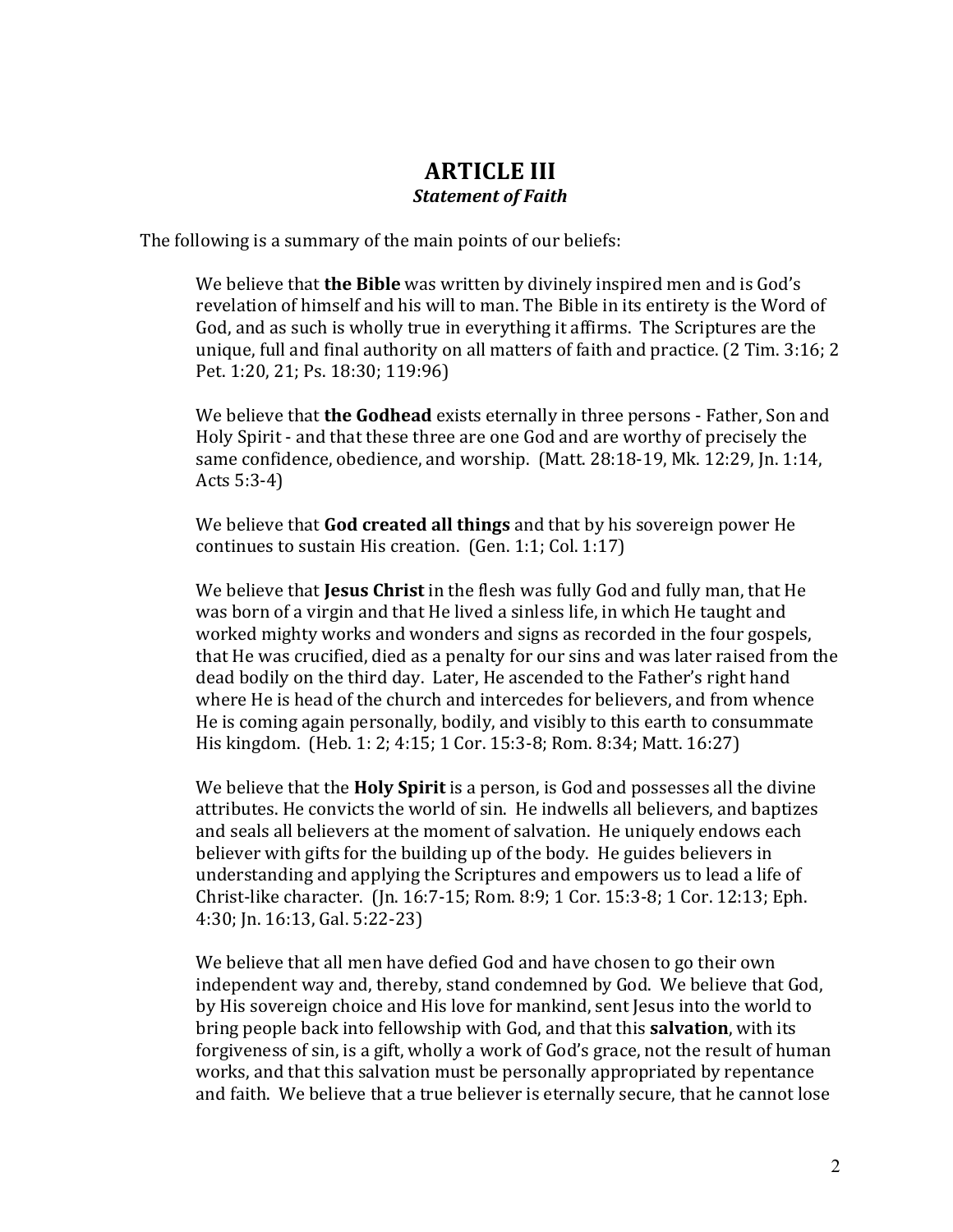his salvation, but that sin may interrupt the joy of his fellowship with God and bring the loving discipline of his heavenly Father. (Rom.  $3:23$ ; 5.8; Eph. 2:8; Mk. 1:15; 1 Jn. 5:12-13; Jn. 10:28; Heb. 12:5-6)

We believe there is **one church** universal, which is comprised of all who have been saved by grace through faith in the Lord Jesus Christ alone. The Scriptures command believers to gather together to devote themselves to worship, prayer, teaching of the Word, observance of believer's baptism and the Lord's Supper, fellowship, service to the body, and outreach to the world. Wherever God's people meet regularly in obedience to these commands, there is the local expression of the church. Under the watch care of elders its members are to work together in love and unity, intent on the one ultimate purpose of glorifying God. (Rom. 3:22; Acts 2:42-47; Matt. 28:19; Lk. 22:19; Heb. 10:24-25; Gal. 6:10; Acts 1:8; 1 Tim. 3:1 Peter 5:1-3; Jn. 4:7; Eph. 3:21)

In addition, this Church accepts "The Baptist Faith and Message, 2000," an affirmation of basic Christian beliefs, as a general statement of our faith.

# **ARTICLE IV** *Affiliation*

This Church is autonomous and maintains the right to govern its own affairs. Recognizing, however, the benefits of cooperation with other churches, this Church voluntarily affiliates with the Southern Baptist Convention.

### **ARTICLE V** *Membership*

#### SECTION I. *Procedure For Admission To Membership*

It is the desire of NWBC to freely extend its fellowship to all individuals. At the same time, NWBC desires to uphold the principles of commitment to Christ and to His church that Scripture teaches must accompany true membership in the body of Christ.

All individuals 18 years of age or older who have personally received Christ as their Savior and Lord, who have received baptism as a believer, and who desire to be committed to NWBC as a local body of believers shall become members of NWBC through the following procedures:

A. Membership Classes

Periodically membership classes shall be offered to provide teaching on:

- 1. The NWBC statements of faith and mission
- 2. The Scriptural principles of commitment to the body of Christ
- 3. NWBC principles of government and ministry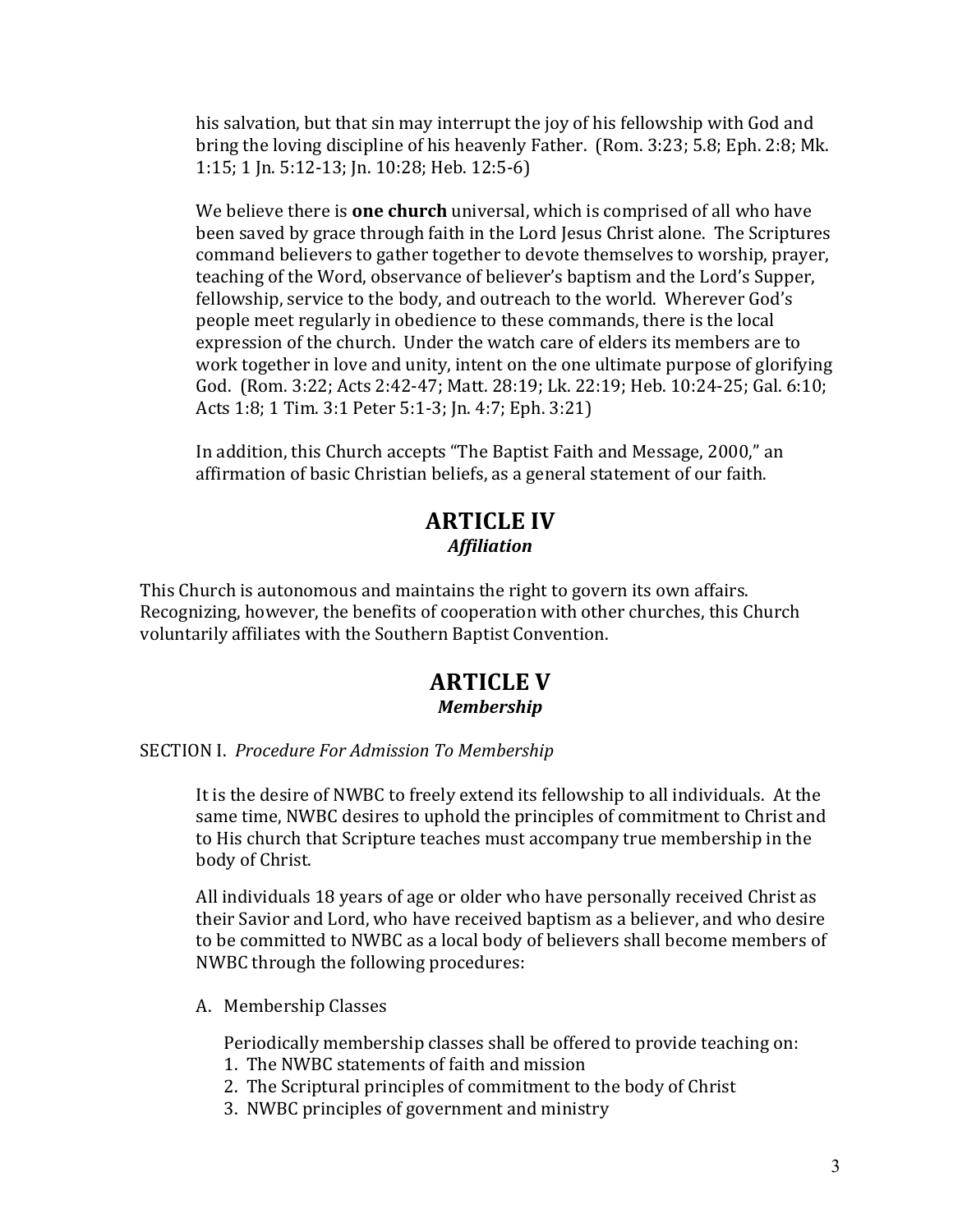B. Personal Testimony and Membership Covenant

Following attendance at membership classes, the individuals desiring membership shall submit to an elder or appointed leader their personal testimony, to determine the integrity of their faith and their desire to be committed to NWBC as a local body of believers.

A signed statement of commitment shall be used as an instrument to affirm one's desire for membership and to serve as formal record of one's membership.

C. Public Affirmation of New Members Before the Congregation.

#### SECTION II. *Voting Rights of Membership*

Every active/resident member shall have the right to vote on the following matters which require a two-thirds vote by the voting members present: the annual budget of the Church, the disposition of all or substantially all of the assets of the Church, the merger or dissolution of the Church, acquisition of property and amendments to the Articles of Incorporation or Constitution and Bylaws of the Church, and the calling of a senior pastor.

#### SECTION III. Termination of Membership

Members shall be removed from the Church roll for the following reasons:

- A. Death.
- B. Transfer of membership to another church, or ceasing to be an active participant in the body of NWBC, as determined by the elders.
- C. By personal request of the member, except when that member is in the process of church discipline. If it appears to the elders that a member has requested removal merely to avoid church discipline, that request may not be honored until the disciplinary process has been properly concluded.
- D. Dismissal by the elders according to the following conditions:
	- 1. The member's life and conduct is not in accordance with the membership covenant in such a way that the member hinders the ministry influence of the Church in the community.
	- 2. Procedures for the dismissal of a member shall be according to Scriptures such as Matthew 18:15-17, and other relevant Scriptures as interpreted by the elders and the North Wake Baptist Church Discipline Policy.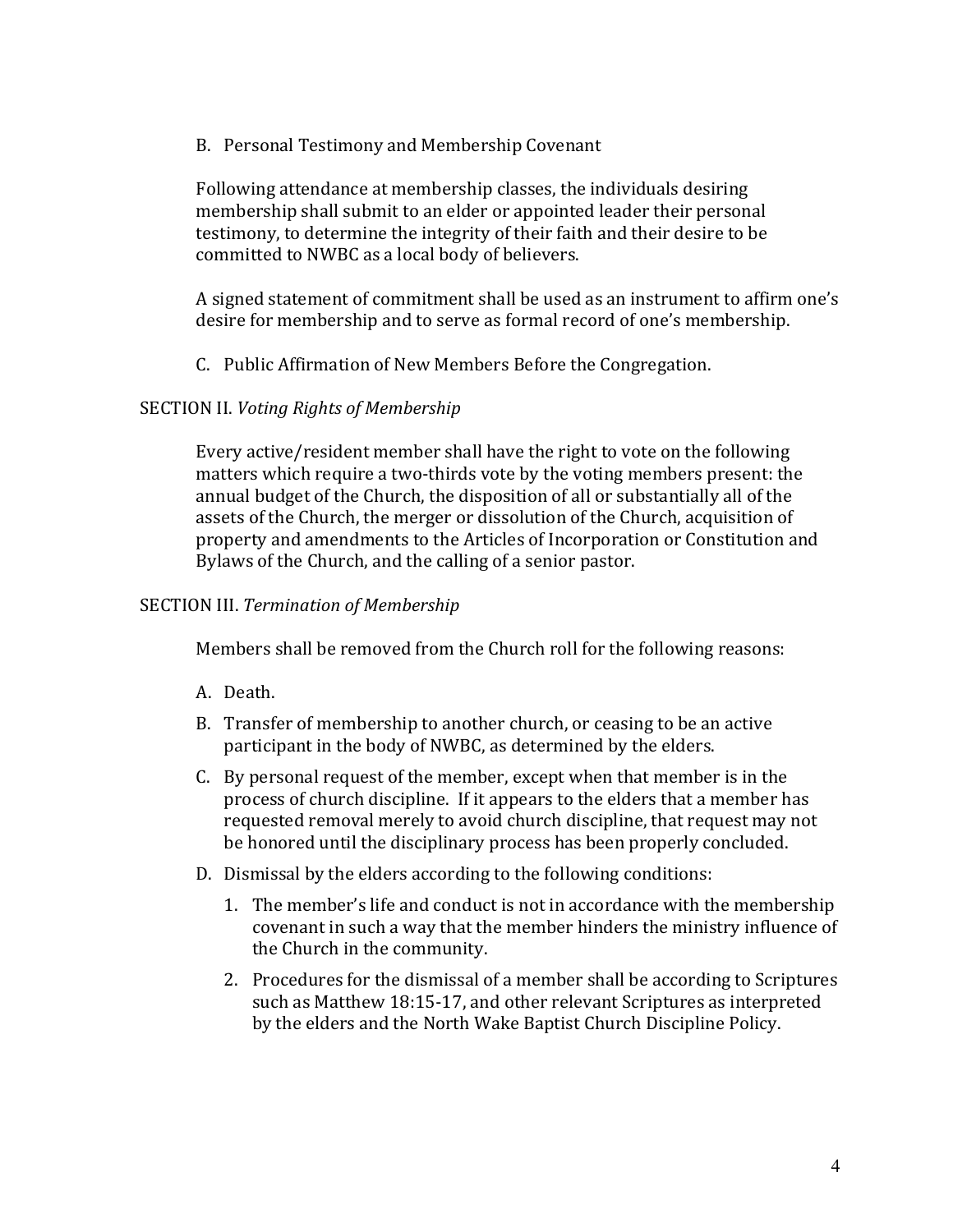#### **SECTION IV.** Restoration of Members

Members dismissed by the elders shall be restored by the elders according to the spirit of 2 Corinthians 2:7-8 and the North Wake Baptist Church Discipline Policy when their life-styles are judged to be in accordance with the Membership Covenant.

#### SECTION V. *Voting Limitations*

Each member is entitled to one vote. Voting by proxy is prohibited.

#### **SECTION VI. Amendments**

This Constitution may be amended by a vote of two-thirds of the voting members present at a duly called business meeting called for the purpose of amending this Constitution providing the proposed amendment has been approved by the elders.

#### SECTION VII. Dual/Watchcare Membership

NWBC will allow those who comply with the above mentioned processes and qualifications for membership and choose to maintain dual membership at another church in another community (e.g., seminary students) to serve as fully functioning members in this fellowship, subject to the approval of the elders.

#### SECTION VIII. Church Discipline

Church discipline shall be carried out according to the North Wake Baptist Church Discipline Policy, as developed and interpreted by the elders.

### **ARTICLE VI** *Meetings of Members*

Business meetings of the members shall be held in the times, in the manner and the purposes set forth below:

- A. An annual business meeting of the Church will be held to adopt an annual budget and conduct any other business deemed appropriate by the elders.
- B. The elders may call a special business meeting of the Church at any time.
- C. Notification of business meetings shall be given to members by oral announcement to the congregation at all Sunday services or in writing.
- D. Members shall be notified no less than one week prior to a business meeting.
- E. A quorum shall consist of those members present and voting.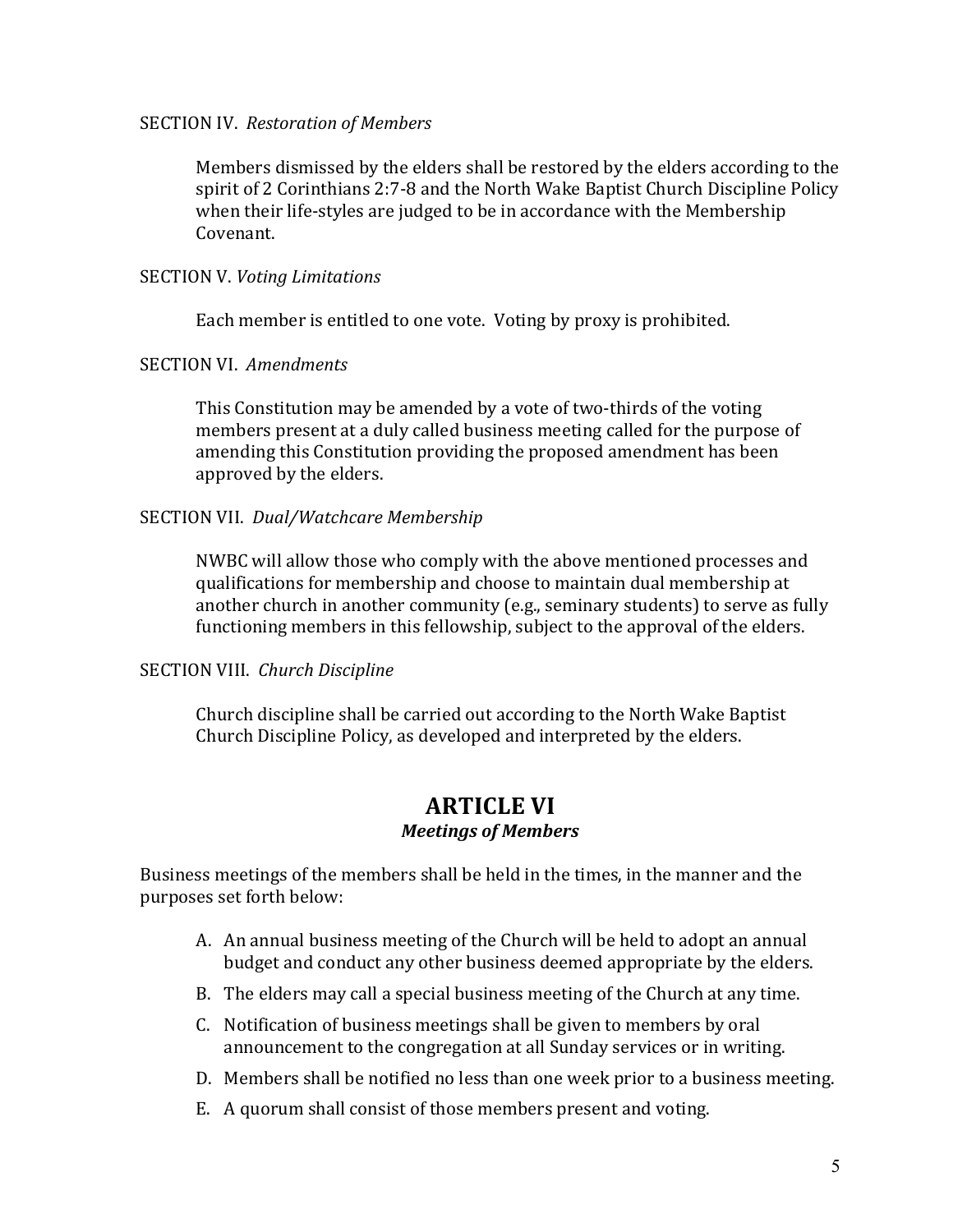# **Article VII** *Church Government*

Scripture indicates that the responsibility for shepherding and leading the church under Jesus Christ belongs to the elders. As necessary, the Scriptures also provides for the appointment of deacons to serve the church, particularly in areas of ministry that would cause the elders to neglect their Biblical responsibilities.  $(ct.$  Acts  $6:1-7$ )

#### SECTION I. *Elder Responsibilities*

- A. He will be responsible to manage or administrate the local church before Almighty God.  $(Tit 1:7)$
- B. He will be responsible to be a guardian to the truth and to care for the welfare of the members of the local church in every area  $(1 \text{ Tim } 3:1-2; \text{Tit } 1:7)$ responsible to God. (Heb 13:17)
- C. He is to exercise leadership and authority in the local church as a member of the board of elders.  $(I Tim 3:4-5)$
- D. He will be required to hold fast to the Scriptures and to be able to apply them to life situations. (Tit  $1:9$ )
- E. He will be required to reprove, rebuke and exhort according to the principles of Scripture as necessary. (Tit. 1:9, 13; 2 Tim.  $3:16$ )
- F. He will be required to "feed the flock," by ministering the Word of God whether publicly or privately.  $(1 \text{ Tim } 3:2, 1 \text{ Pet } 5:2-3; \text{Acts } 20:28)$
- G. He will be an example to the membership of the church.  $(I$  Pet  $5:3$ )
- H. He will be required to "shepherd" (pastor) the members of the local church. (Acts 20:28)

#### SECTION II. *Elder Qualifications*

Elders shall meet the qualifications and standards of the Word of God prescribed for their office. They shall endeavor, by God's grace, to live and serve in full conformity to the standards found in John 21:16; Heb.  $13:17$ ; 1 Tim.  $3:1-7$ ; 1 Peter 5:1-3; and Titus 1:5-9.

#### SECTION III. *Elder Selection*

The elders shall serve an undesignated term and may serve until they are dismissed by the remaining elders, resign, or voluntarily become inactive for a season. The selection process shall be as follows: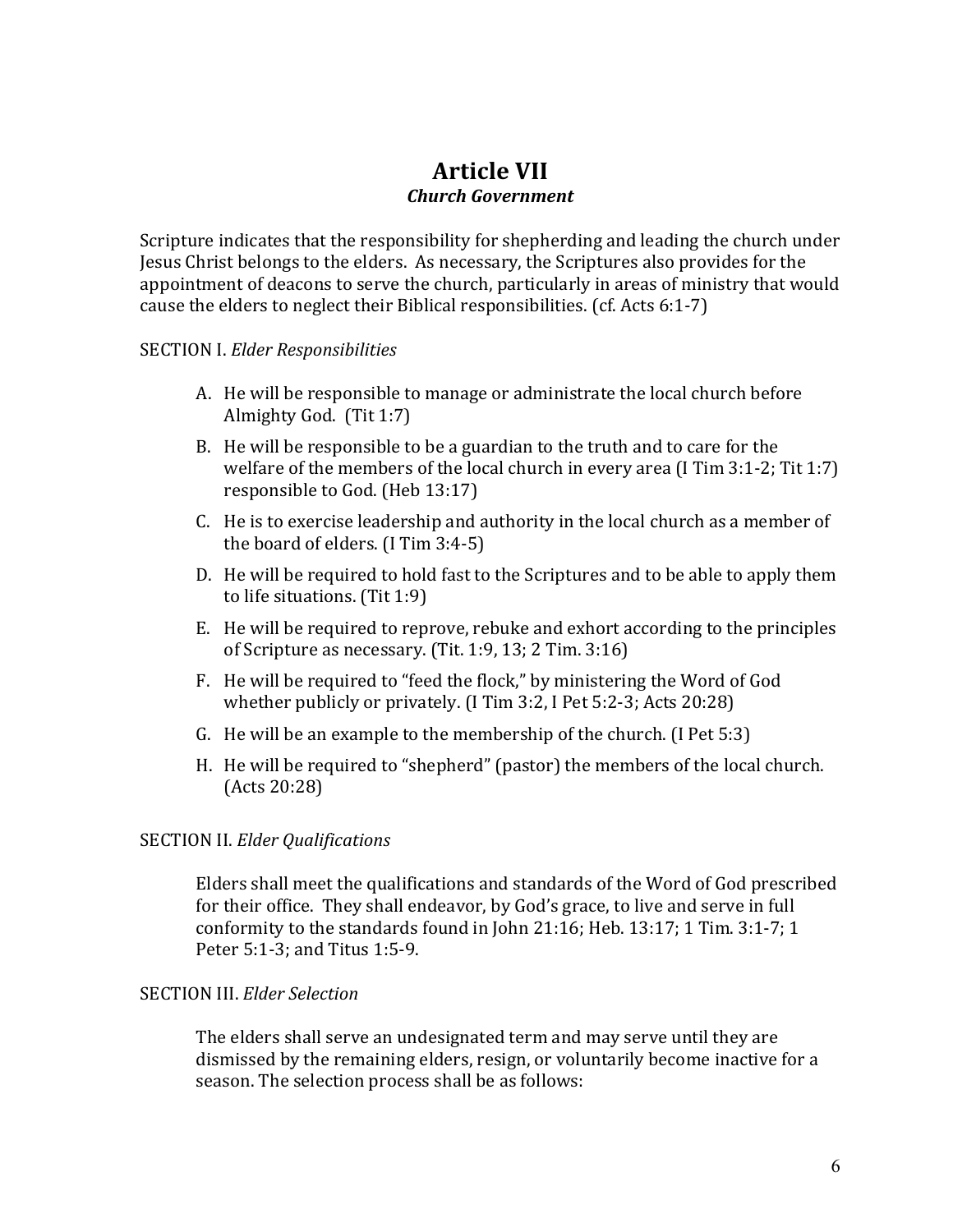- A. The current elders shall provide the congregation with Biblical teaching concerning the tasks and qualifications of elders.
- B. The elders and/or congregation shall submit names of nominees to the elders for their consideration.
- C. The nominees shall perform extensive self-evaluation based upon the Scriptural teaching concerning elders.
- D. The elders<sup>1</sup> shall interview those nominees who remain in the process following the self-evaluation.
- E. The elders shall recommend to the congregation the nominees they believe best fulfill the Biblical requirements for elders.
- F. The congregation shall then evaluate the recommended nominees. Any concerns shall be taken up first with the nominee in question and then with the current elders.
- G. Following congregational evaluation, and contingent upon elder evaluation, a time of dedication, congregational affirmation, and prayer shall be held for the new elders during a regular church service.

#### SECTION IV. Dismissal of Elders

The dismissal of an elder shall be the responsibility of the remaining elders. Action to dismiss an elder shall require the unanimous consent of the remaining elders.

#### SECTION V. *Deacon Responsibilities*

Deacons are appointed by the elders to serve the church by coordinating and overseeing specific areas of ministry assigned to them under the authority of the elders (Acts  $6:1-7$ ). In this capacity, the task of the deacon is to protect the primary calling of the elders through taking care of necessary tasks that would otherwise detract or inhibit the elders' unique leadership ministry of teaching and shepherding. Women may serve as deaconesses in certain cases (1 Tim. 3:11; Rom. 16:1), provided such service is consistent with the biblical teaching concerning the role of women in church leadership.  $(1$  Cor.  $11:2-16$ ;  $14:33-36$ ;  $1$ Tim. 2:11-15)

#### SECTION VI. *Deacon Qualifications*

Deacons shall meet the qualifications and standards of the Word of God prescribed for their office. They shall endeavor, by God's grace, to live and serve in full conformity to the standards found in 1 Tim. 3:8-13.

 $\frac{1}{1}$  $1$  The elders may choose to select a nominating committee from among the congregation to interview the nominees and make initial recommendations to the elders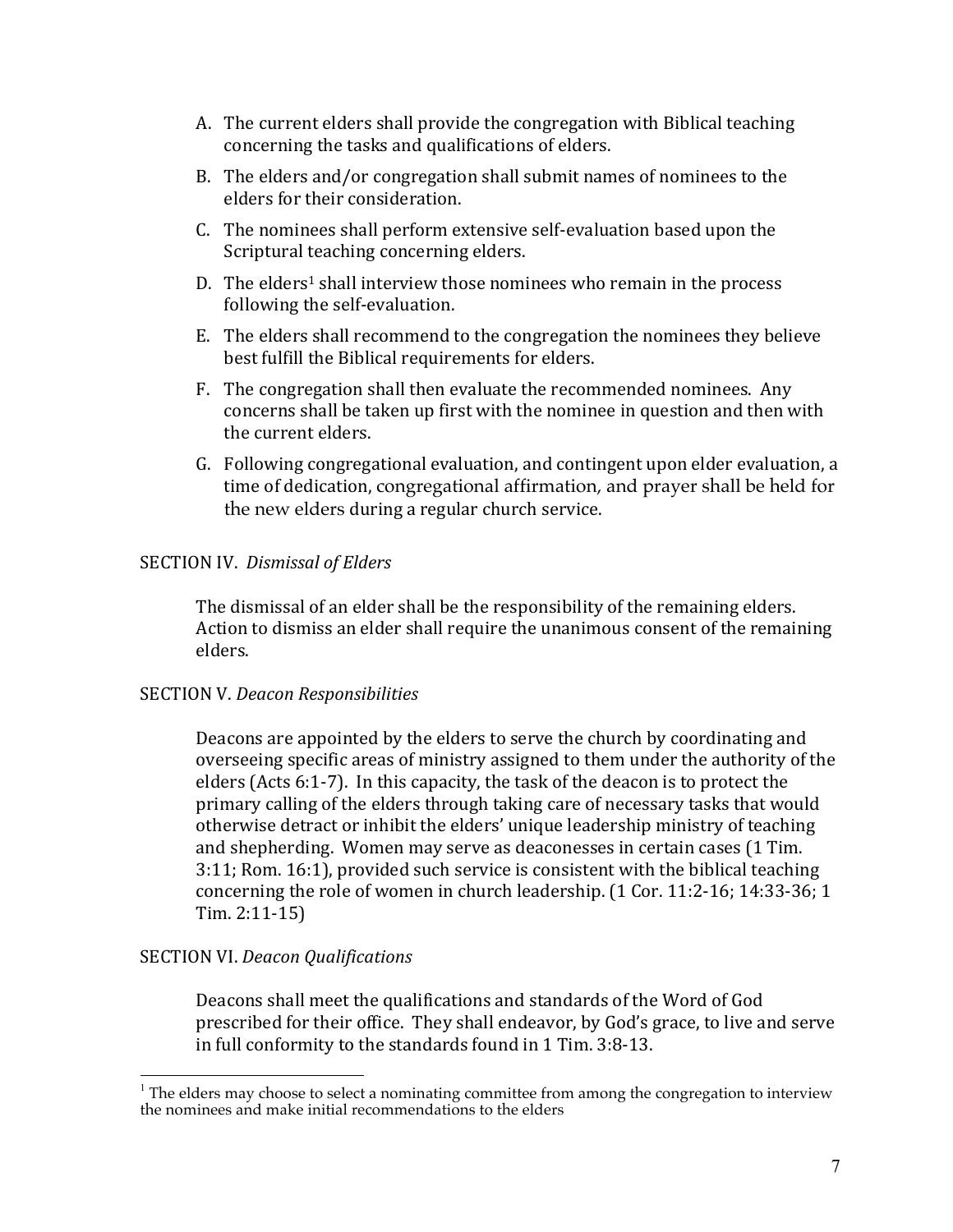#### SECTION VII. *Deacon Selection*

Deacons shall serve a 2-year term and are subject to periodic elder-evaluations. These terms may be extended provided that the person serving as a deacon  $(1)$ still meets the needed qualifications,  $(2)$  still desires to serve and  $(3)$  as long as the elders deem that there is still a need. There is no limit placed on the number of consecutive terms deacons may serve. The selection process shall be as follows:

- A. The current elders<sup>2</sup> shall nominate candidates for deacons as they determine a need is present.
- B. The nominees shall perform extensive self-evaluation based upon the Scriptural teaching concerning deacons.
- C. The elders shall interview those nominees who remain in the process following the self-evaluation.
- D. The elders shall recommend the nominees to the congregation for their evaluation. Any concerns shall be taken up first with the nominee in question and then with the current elders.
- E. Following the congregational evaluation, a time of dedication and congregational affirmation shall be held for the new deacons.

#### SECTION VIII. Dismissal of Deacons

The dismissal of a deacon shall be the responsibility of the elders. Action to dismiss a deacon shall require the unanimous consent of the elders.

### **Article VIII** *Church Staff*

#### SECTION I. *Qualifications*

All pastoral staff shall meet the Biblical qualifications and serve as elders. All ministerial staff shall meet the Biblical qualifications for deacons.

SECTION II. Selection and Calling of a Senior Pastor

In the event of a vacancy in the office of senior pastor, the elders<sup>3</sup> shall conduct a search for an acceptable candidate to present to the congregation. Having

 $2$  The elders may choose to select a nominating committee from among the congregation to interview the nominees and make initial recommendations to the elders.

 $3$ The elders may choose to select a nominating committee from among the congregation to interview the nominees and make initial recommendations to the elders.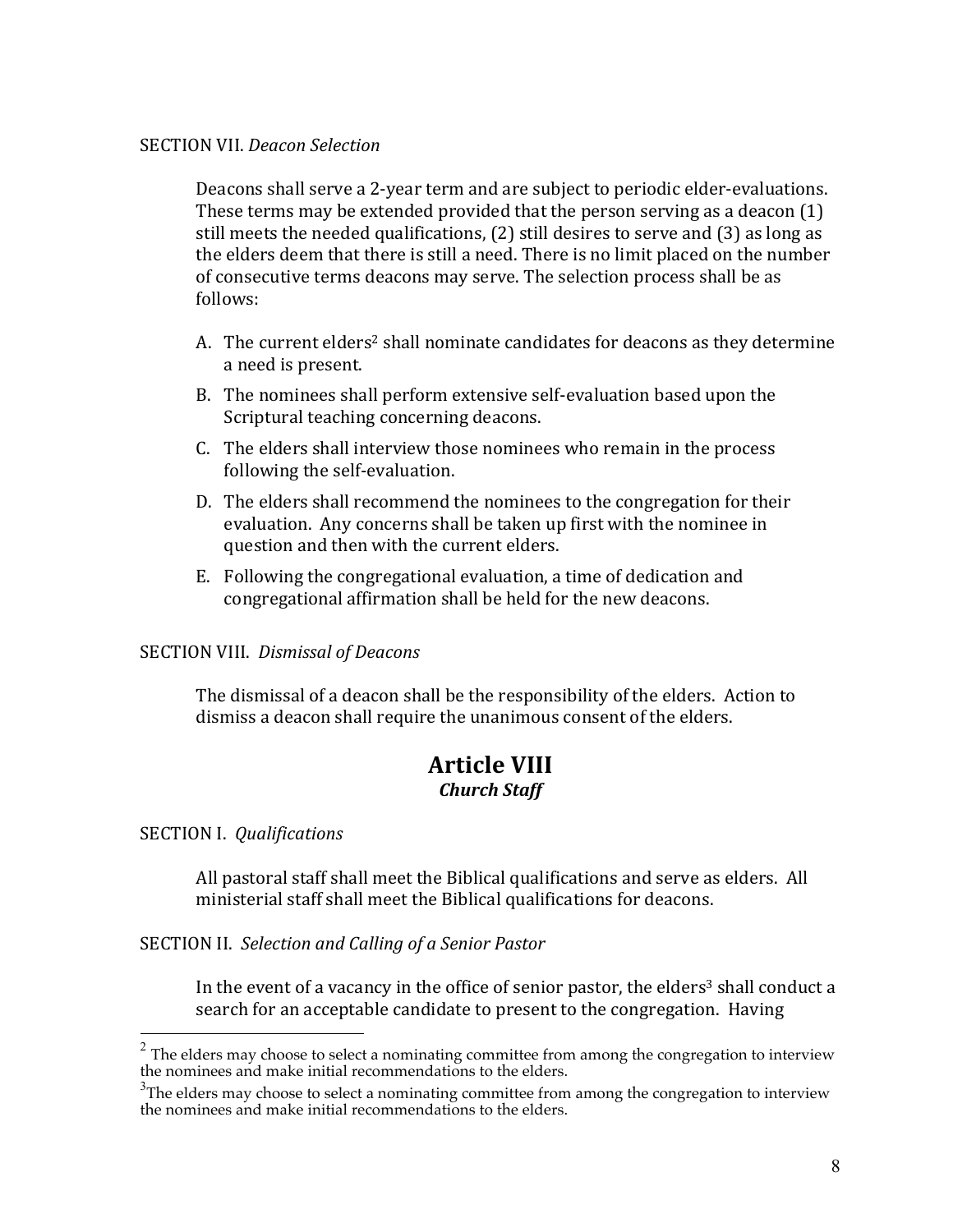selected the candidate, he shall be presented to the congregation for a congregational vote. The extension of a call shall be made upon an affirmative vote by a minimum of two-thirds of the members present and voting at a duly called business meeting.

SECTION III. *Hiring of* Church *Staff* 

The hiring of support staff shall be the responsibility of the senior pastor. The hiring of pastoral and ministerial staff shall be subject to the consensus approval of the elders and the affirmation of the congregation.

#### SECTION IV. Dismissal of Senior Pastor

The dismissal of the senior pastor shall be the responsibility of the elders. Action to dismiss the senior pastor shall require the unanimous consent of all of the remaining, active elders.

#### SECTION V. Dismissal of Ministerial and Pastoral Staff

The dismissal of a ministerial or pastoral staff member shall be the responsibility of the elders acting upon the recommendation of the senior pastor. Action to dismiss a member of the ministerial and pastoral staff shall require the unanimous consent of all of the remaining, active elders.

### **Article IX** *Biblical Counseling*

- A. We believe that the Bible provides full guidance and instruction for faith and life. Therefore, our counseling shall be based on scriptural principles rather than those of secular psychology or psychiatry. Neither the pastoral staff nor the lay counselors of this church are trained or licensed as psychotherapists or mental health professionals, nor should they be expected to follow the methods of such specialists.
- B. Although some members of the church work in professional fields outside the church, when serving as pastoral or lay counselors within the church they do not provide the same kind of professional advice and services that they do when they are hired in their professional capacities. Therefore, members who have significant legal, financial, medical, or other technical questions should seek advice from independent professionals. Our pastoral and lay counselors shall be available to cooperate with such advisors and help members to consider their advice in the light of relevant scriptural principles.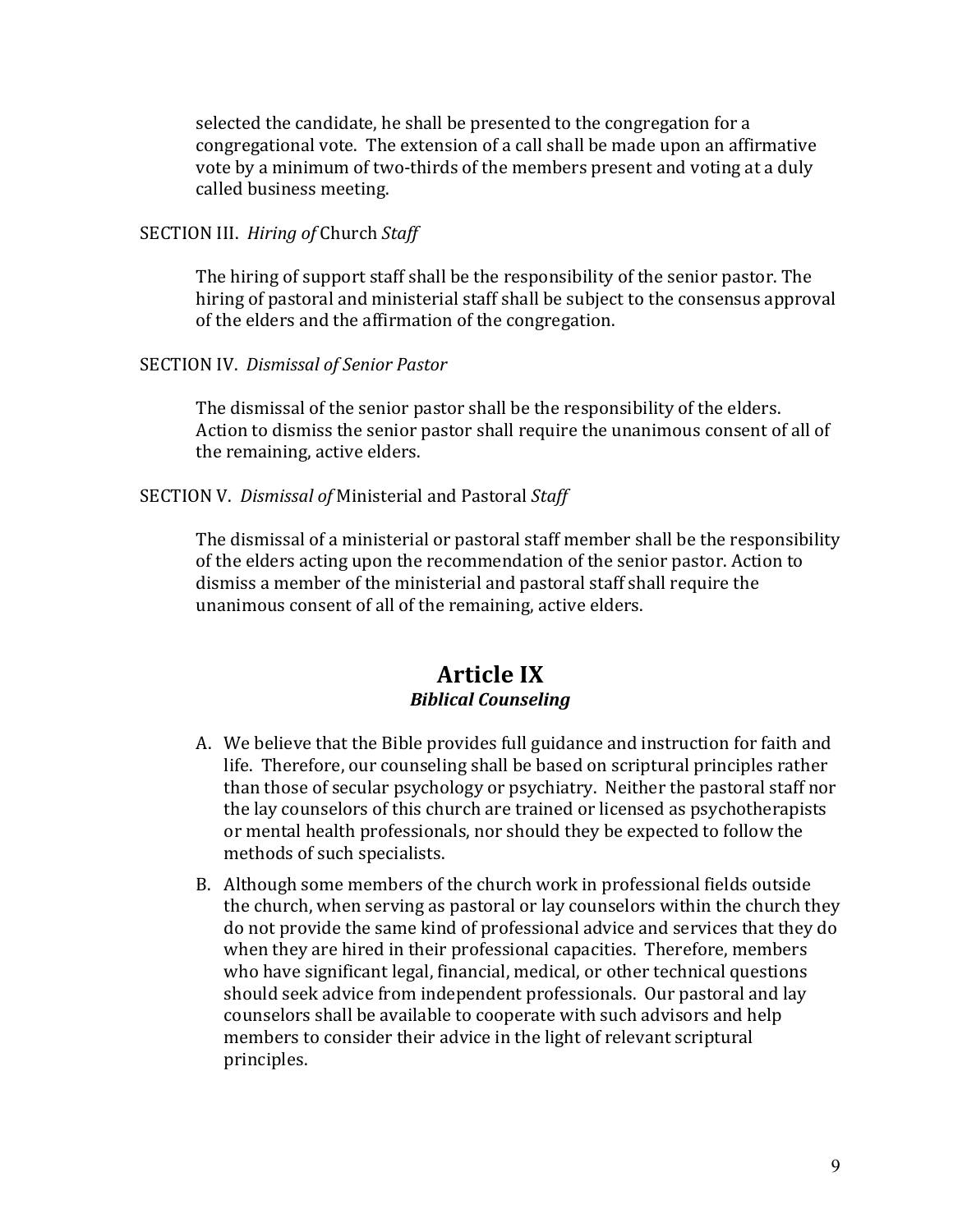- C. All Christians struggle with sin and its effect upon our lives and relationships. (Rom. 3:23; 7:7-25) Whenever a Christian is unable to overcome sin in any aspect of their life through private efforts, God commands that he should seek assistance from other members, and especially from the pastors, elders and trained lay counselors for pastoral counseling and oversight. (Rom. 15:14; Gal. 6:1-2; Col. 3:16; 2 Tim. 3:16-4:2; Heb. 10:24-25, 13:17; lames 5:16) NWBC encourages and enjoins its members to make confession to and seek counsel from each other and especially from our pastoral and lay counselors.
- D. Our pastors and elders and lay counselors shall carefully refrain from gossip (Prov. 16:28, 26:20), respect the confidences of others and protect all information that they receive through pastoral counseling, subject to the following guidelines.

When pastors, elders, or lay counselors believe it is biblically necessary, they may disclose confidential information to appropriate people in the following circumstances:

- 1. When the pastor or elder or lay counselor is uncertain as to how to counsel a person about a particular problem and needs to seek advice from other pastors or elders or counseling supervisors, or if the person attends another church, from the pastors or elders of that church; (Prov. 11:14, 13:10, 15:22, 19:20, 20:18; Matt. 18:15-17)
- 2. When the person who disclosed the information or any other person is in imminent danger of serious harm unless others intervene. (Prov. 24:11-12)
- 3. When a person refuses to repent of sin and it becomes necessary to institute disciplinary proceedings (Matt 18:15-20 and North Wake Baptist Church Discipline Policy) or seek the assistance of individuals or agencies outside this church. (Rom.  $13:1-5$ ); or
- 4. When required by law to report suspected child abuse.

# **Article X**

#### **Foundational "Statement on Marriage, Gender and Sexuality"**

- A. Inasmuch as the Bible was written by divinely inspired men and is God's revelation of himself and his will to man, is the wholly true Word of God, true in all it affirms, and is the unique, full and final authority on all matters, we believe only the Scriptures can describe what is true and beautiful about God's creation. As such,
	- 1. We believe that God created each person as either male or female, and that these two unique complementary genders are in line with God's